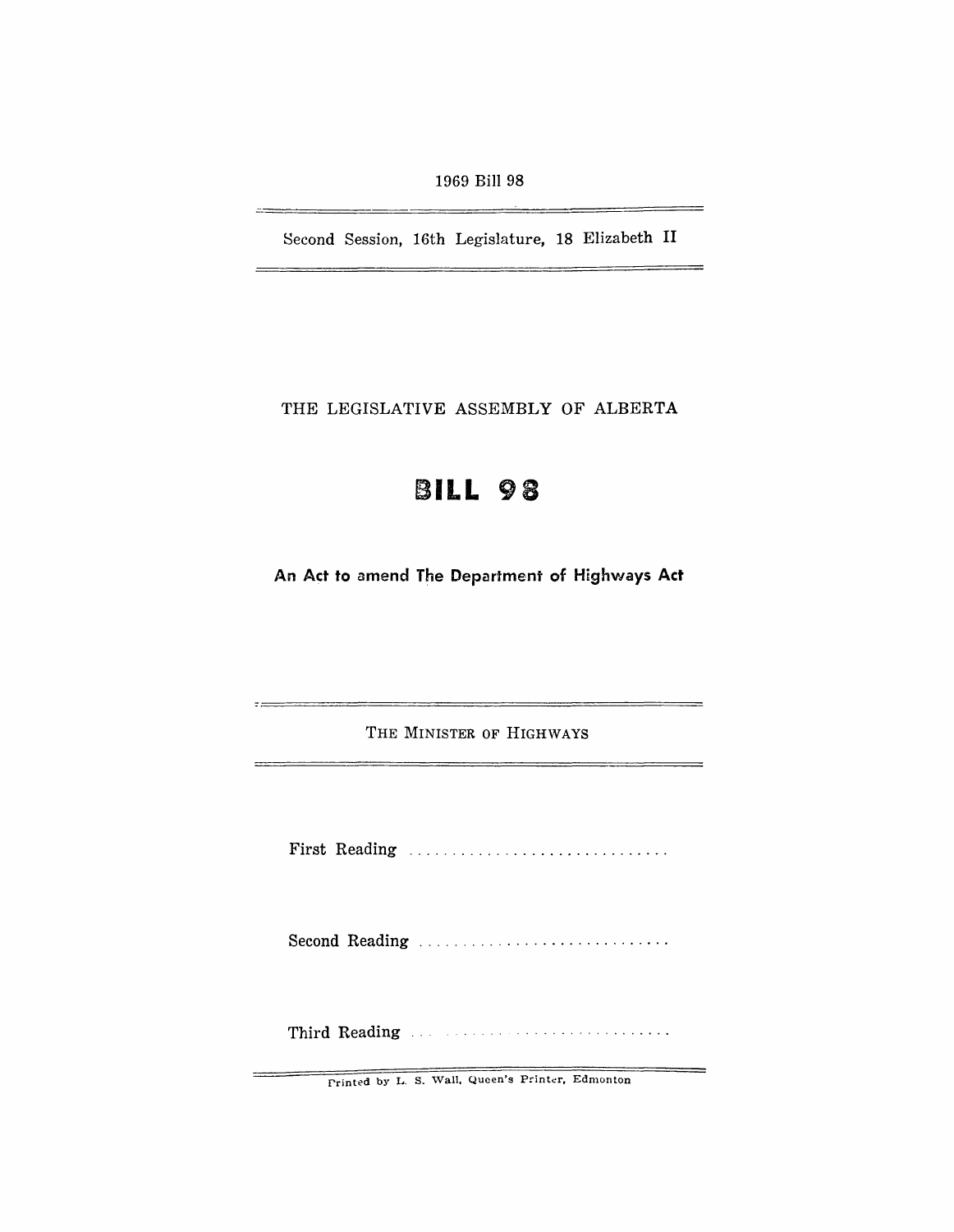## BILL 98

## 1969

An Act to amend The Department of Highways Act

*(Assented to* , 1969)

HER MAJESTY, by and with the advice and consent of the Legislative Assembly of the Province of Alberta, enacts as follows:

*1. The Department of Highways Act* is hereby amended.

2. The long title of the Act is amended by striking out the word "Highways" and by substituting the words "Highways and Transport".

3. Section 1 is amended by striking out the word *"Highways"* and by substituting the words *"Highways and Transport" .* 

4. Sections 2, 3, 4, 7, 8 and 11 are amended by striking out wherever it occurs the word "Highways" and by substituting in each case the words "Highways and Transport".

5. The following section is added after section 11:

*11a.* (1) There may be established a Highway Accident Investigation Section (hereinafter called "the Investigation Section") in the Department.

- (2) The purpose of the Investigation Section is
- $(a)$  to investigate every aspect of motor vehicle accidents with a view to compiling comparative statistics on the cause of accidents, and
- (b) to make recommendations, based on the investigations of the Investigation Section, for increased road safety.

(3) To fulfil its purpose the employee in charge of the Investigation Section may, in writing, with respect to any accident require from any insurance company carrying on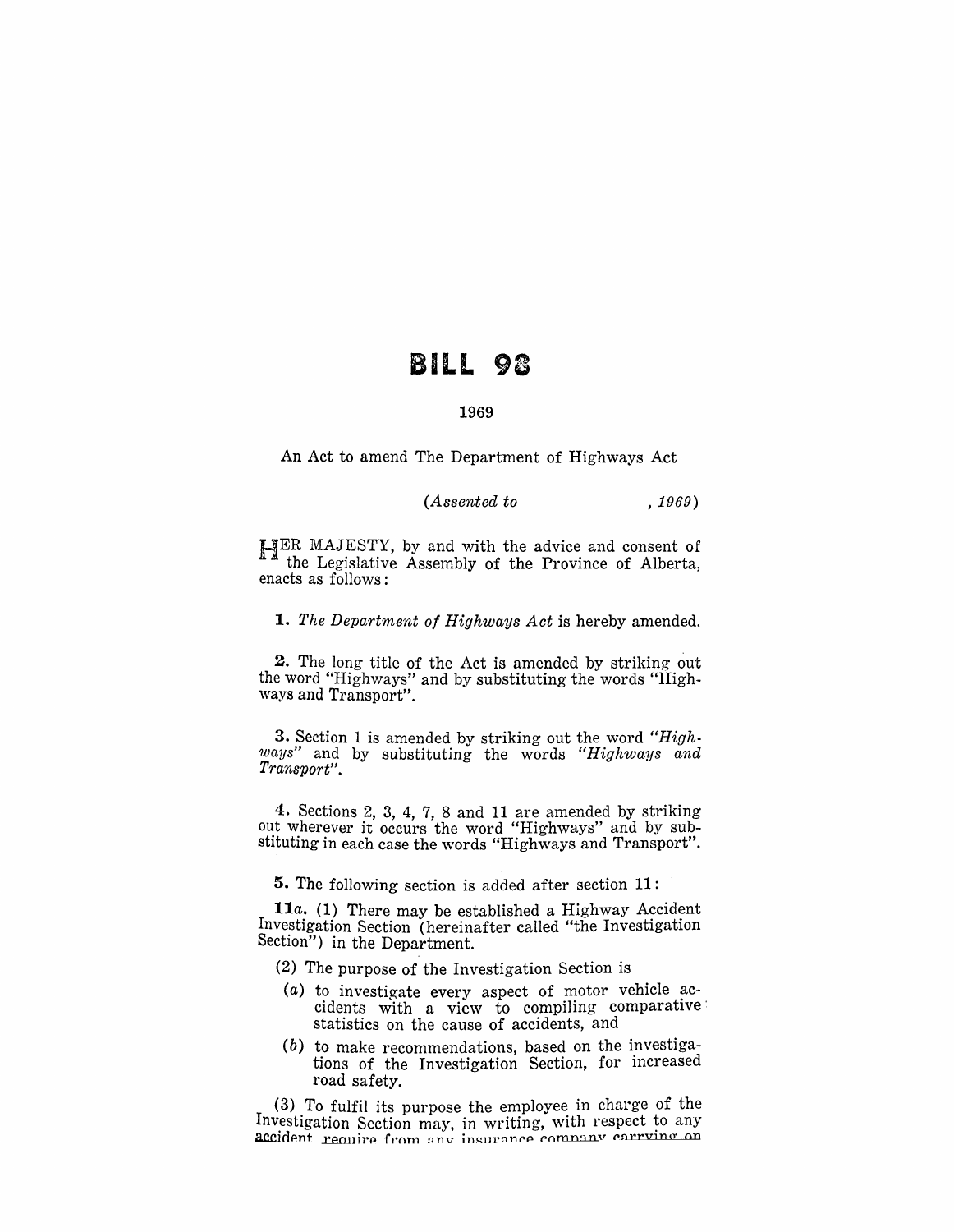**Explanatory Notes** 

General. This Bill amends chapter 35 of the Statutes of Alberta, 1965. These amendments will change the name of the Minister of Highways and the Department of Highways to, respectively, the Minister of Highways and Transport and the Department of Highways and Transport.

**2.** Long title amended.

**3.** Short title amended.

**4.** References to the Minister, his deputy or the Department are changed to refer to Highways and Transport.

**5.** Highway Accident Investigation Section may be established.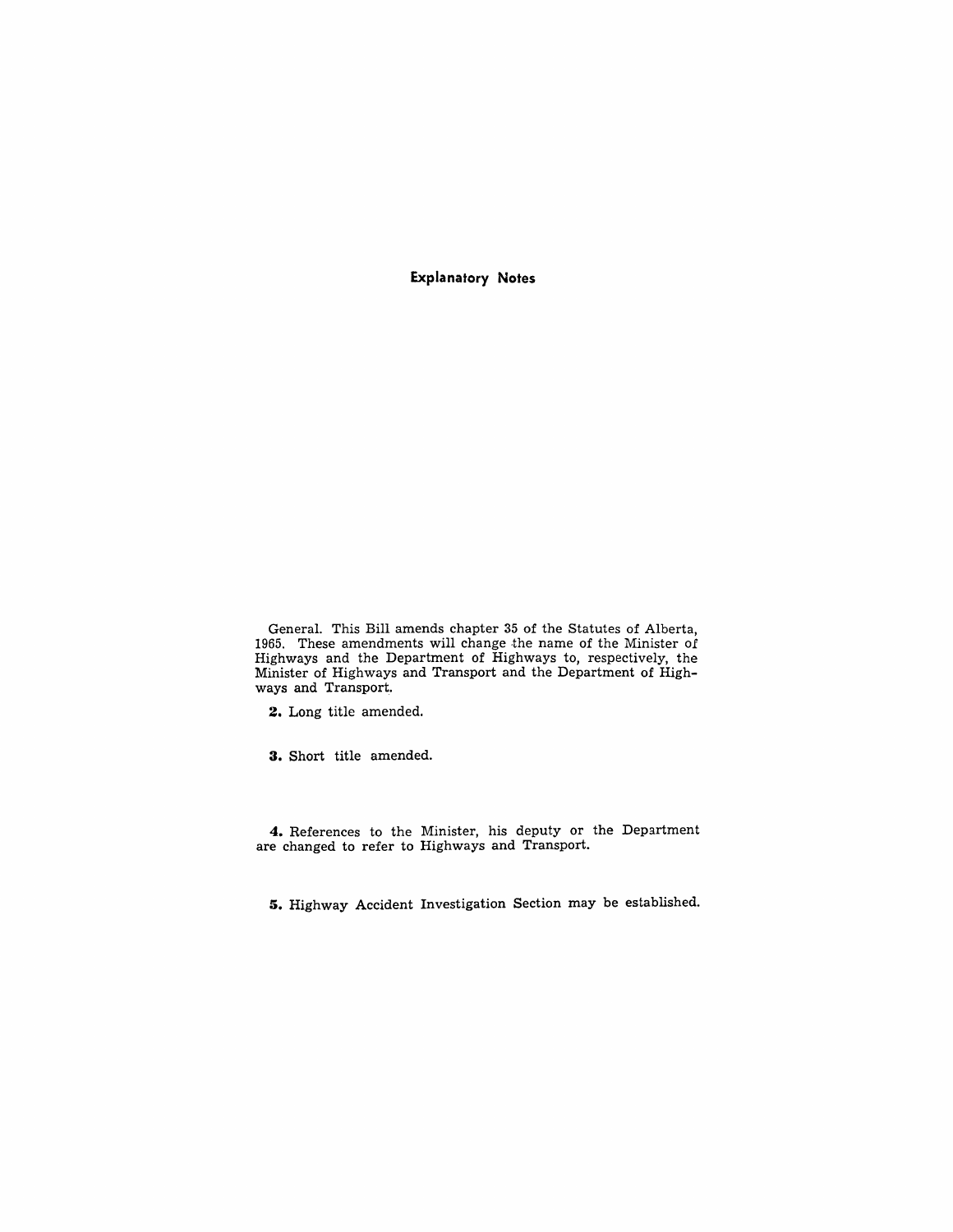- $(a)$  copies of statements made by any person in connection with the accident;
- $(b)$  copies of reports made by insurance company investigators into the cause of the accident and the conclusion of the insurance company on the liability of the persons involved:
- $(c)$  details of any money paid by an insurance company in respect of
	- (i) personal damages,
	- (ii) property damages,
	- (iii) solicitor's fees,
	- (iv) adjuster's fees, and
	- (v) details of any other matter connected with the accident.

(4) The employee in charge of the Investigation Section, or a person authorized by him, may interview

- (a) the drivers involved in the accident,
- (b) any witnesses to the accident, and
- $(c)$  any other person who may be able to give information (whether directly relevant or not) which will assist in determining the reasons for the accident,

and with the consent of the person interviewed take statements in writing.

(5) Any person interviewing under subsection (4) shall carry with him an identification card (issued to him by the employee in charge of the Investigation Section) and shall produce it for the inspection of any person who requests to see it.

(6) In the interests of obtaining full and true information concerning an accident, any file, document or paper kept by any person in the Investigation Section that deals with an accident, including all matters incidental thereto, and that has come into existence through any thing done under or pursuant to this section

- (a) shall not be disclosed to any person who has not taken the oath pursuant to subsection (10), or
- $(b)$  shall not be used in any court proceedings, or
- (c) shall not be used for any other purpose other than for the purposes stated in subsection (2).

(7) No person who has taken the oath under subsection (10) shall disclose or be compelled to disclose any information obtained by him in the course of the performance of any duties under this section.